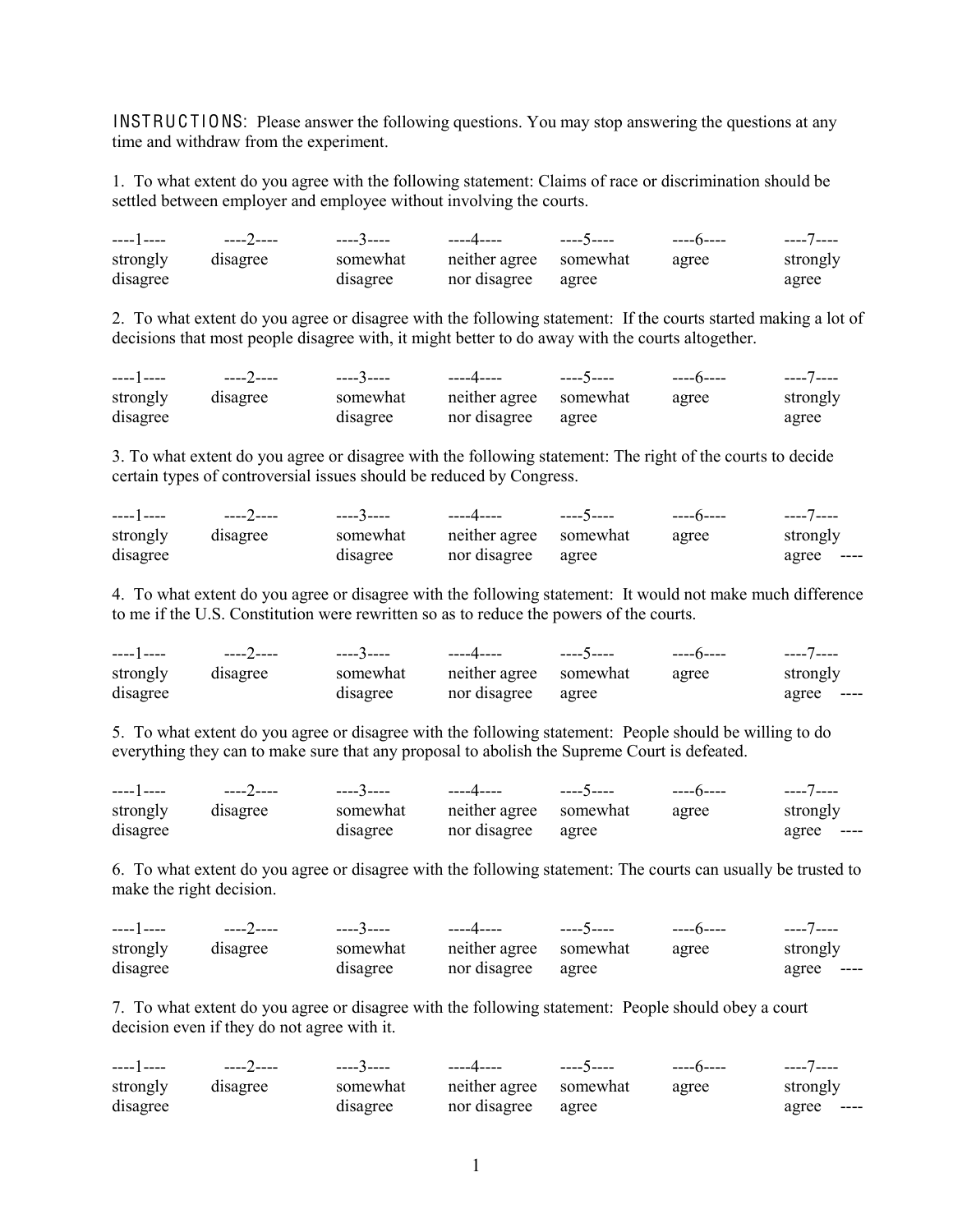8. To what extent do you agree or disagree with the following statement: Courts get too mixed up in politics.

| ---- 1 ---- | ----2---- | -----3----- | ----4----              | ----5---- | -----n----- | ----7----  |
|-------------|-----------|-------------|------------------------|-----------|-------------|------------|
| strongly    | disagree  | somewhat    | neither agree somewhat |           | agree       | strongly   |
| disagree    |           | disagree    | nor disagree           | agree     |             | agree ---- |

9. To what extent do you agree or disagree with the following statement: Courts can usually be trusted to make a fair decision.

|          | ----2---- | ----3-----    ----4---- |                        | ----5---- | $---6---$ | ----7----  |
|----------|-----------|-------------------------|------------------------|-----------|-----------|------------|
| strongly | disagree  | somewhat                | neither agree somewhat |           | agree     | strongly   |
| disagree |           | disagree                | nor disagree           | agree     |           | agree ---- |

10. To what extent do you agree or disagree with the following statement: People like me can influence judges to make the right decision.

|          |          | -----3----- | ----4----              | ----5---- |       | ----7----  |
|----------|----------|-------------|------------------------|-----------|-------|------------|
| strongly | disagree | somewhat    | neither agree somewhat |           | agree | strongly   |
| disagree |          | disagree    | nor disagree agree     |           |       | agree ---- |

11. Have you ever been a litigant in court?

\_\_\_\_\_Yes  $\overline{N}$ o

12. Have you ever been a witness in court?



13. Do you have friends or relatives who are judges?



14. Do you have friends or relatives who are lawyers?

| es |
|----|
|    |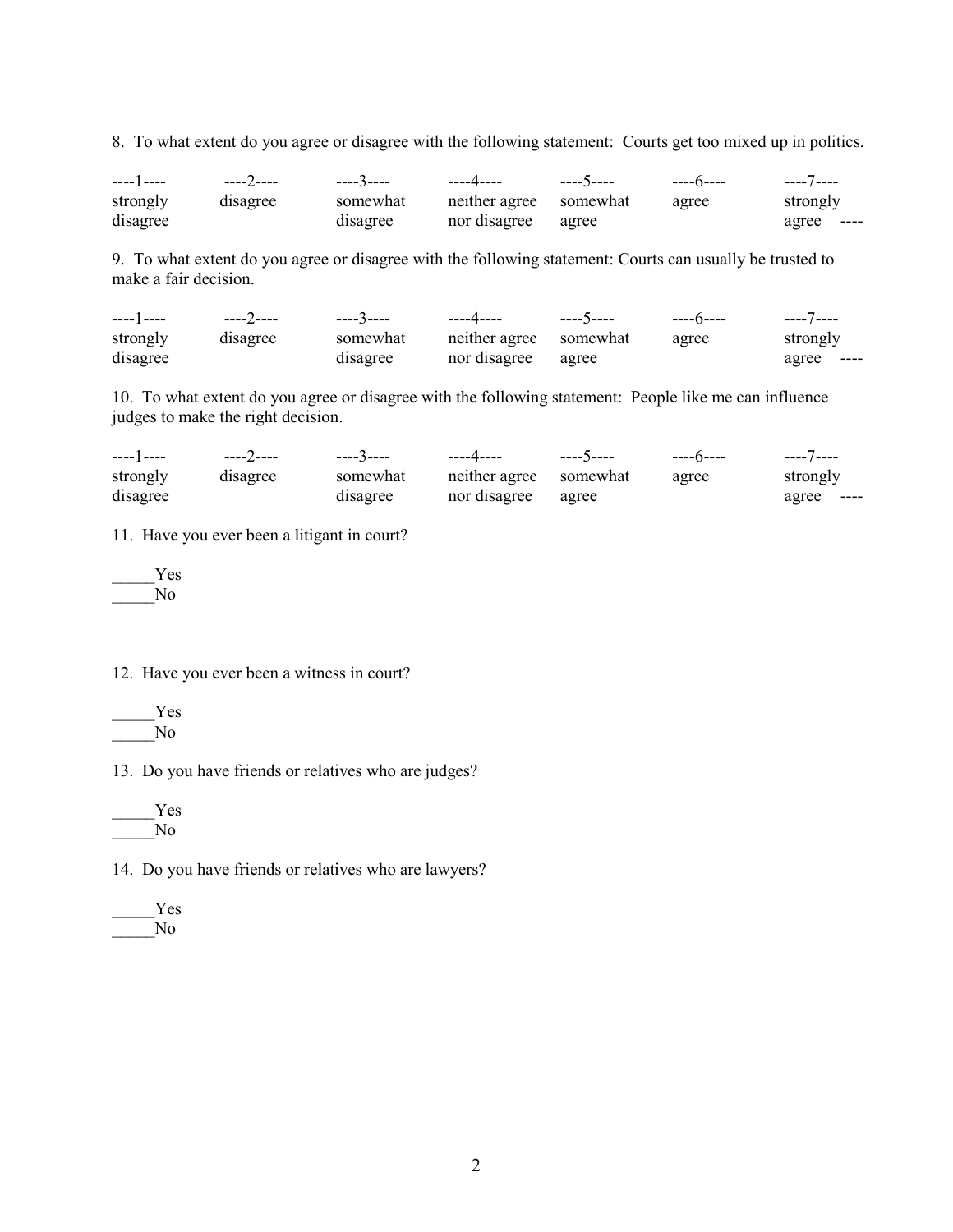15. Listed below are several institutions in American society. Please indicate how much trust you have in each, by using the following scale:

- 1. extreme trust
- 2. some trust
- 3. little trust
- 4. little distrust
- 5. some distrust
- 6. extreme distrust
- 7. no trust whatsoever

a. the courts b. the Congress c. the president-elect d. the military e.\_\_\_\_\_\_business corporations

16. In terms of politics, would you consider yourself to be a liberal, a moderate or a conservative?

| extremely liberal | somewhat moderate somewhat conservative extremely |              |              |
|-------------------|---------------------------------------------------|--------------|--------------|
| liberal           | liberal                                           | conservative | conservative |

17. Generally speaking, do you usually think of yourself as a Republican, a Democrat, or an Independent? (select one)

|            |            |            | ----4----    ----5----    ----6----    ----7---- |          |          |          |
|------------|------------|------------|--------------------------------------------------|----------|----------|----------|
| strong     | Republican | weak       | Independent weak                                 |          | Democrat | strong   |
| Republican |            | Republican |                                                  | Democrat |          | Democrat |

18. What was your age on your last birthday?

19. In which state do you live?

20. What is your racial-ethnic background? (select one)

| Asian                  |  |
|------------------------|--|
| <b>Black</b>           |  |
| Hispanic/Latino        |  |
| White                  |  |
| Other (please specify) |  |
| Don't know             |  |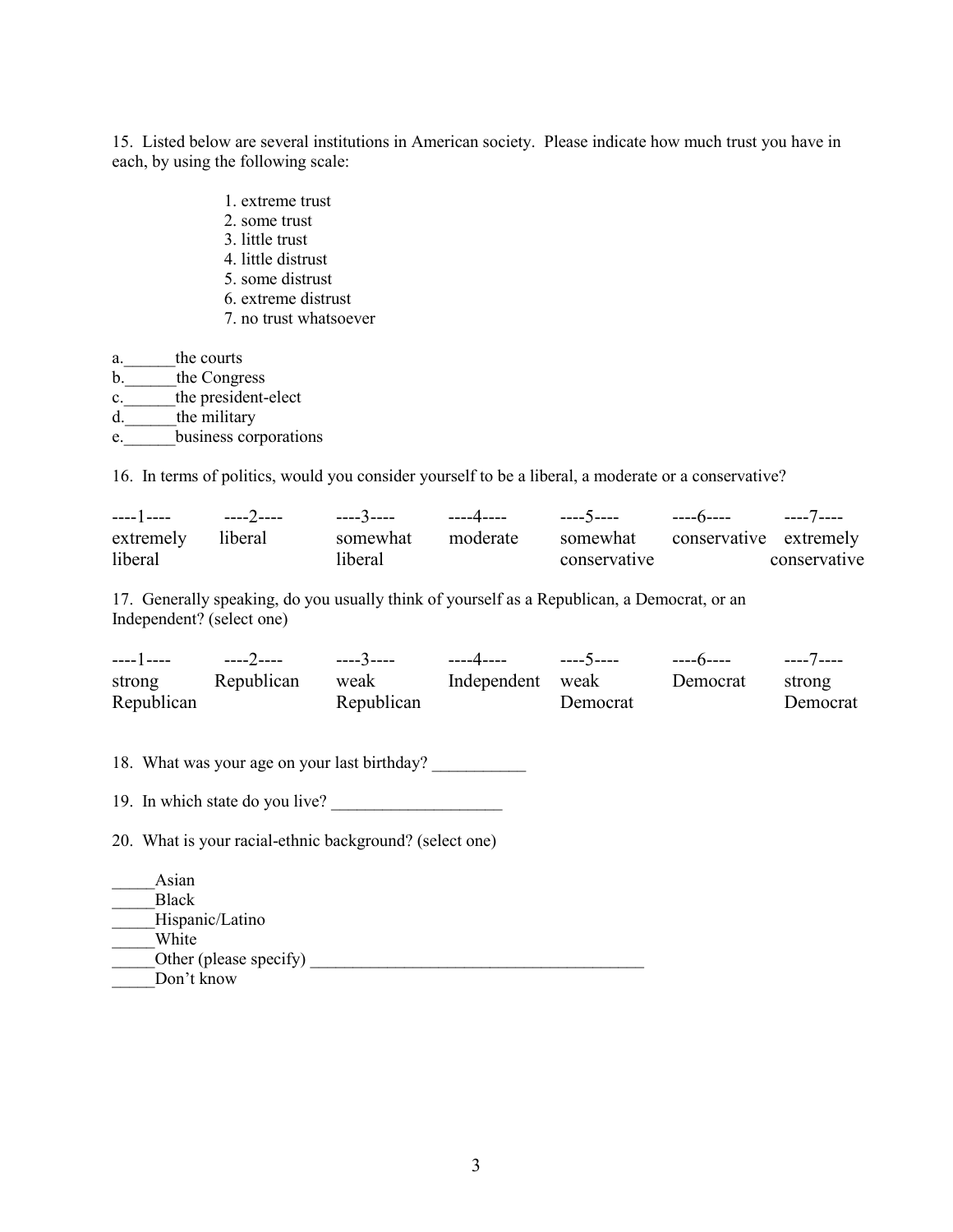21. What of these best describes your religious affiliation? (select one)

\_\_\_\_\_ Catholic \_\_\_\_\_ Protestant \_\_\_\_\_ Jewish \_\_\_\_\_ Muslim \_\_\_\_\_ No religious affiliation  $\overline{\phantom{a}}$  Other (please specify)  $\overline{\phantom{a}}$ 

22. If you answered Catholic or Protestant to question 20, do you consider yourself an Evangelical Christian:

\_\_\_\_\_Yes  $\overline{N}$ o I did not answer Catholic or Protestant to question 20.

23. What is your gender?

\_\_\_\_\_Male Female

24. What is the highest degree or level of education that you have completed? (select one)

- Less than high school
- Some high school, no diploma
- Graduated from high school Diploma or Equivalent (GED)

Some college, no degree

Associate degree (for example: AA, AS)

Bachelor's degree

Master's degree

- Professional degree (for example: MD, DDS, LLB, JD)
- Doctorate degree (for example: PhD., EdD.)

25. Which statement best describes your current employment status? (select one)

- \_\_\_\_\_\_\_I work as a paid employee
- I am self-employed
- I am an owner or partner in a small business, professional practice, or farm
- I work at least 15 hours a week without pay in a family business or farm
- \_\_\_\_\_\_\_I am unemployed, temporarily laid off, but looking for work

I am retired

\_\_\_\_\_\_\_I am disabled

\_\_\_\_\_\_\_I am a homemaker

\_\_\_\_\_\_\_Other (please describe) \_\_\_\_\_\_\_\_\_\_\_\_\_\_\_\_\_\_\_\_\_\_\_\_\_\_\_\_\_\_\_\_\_\_\_\_\_\_\_\_\_\_\_\_\_\_\_\_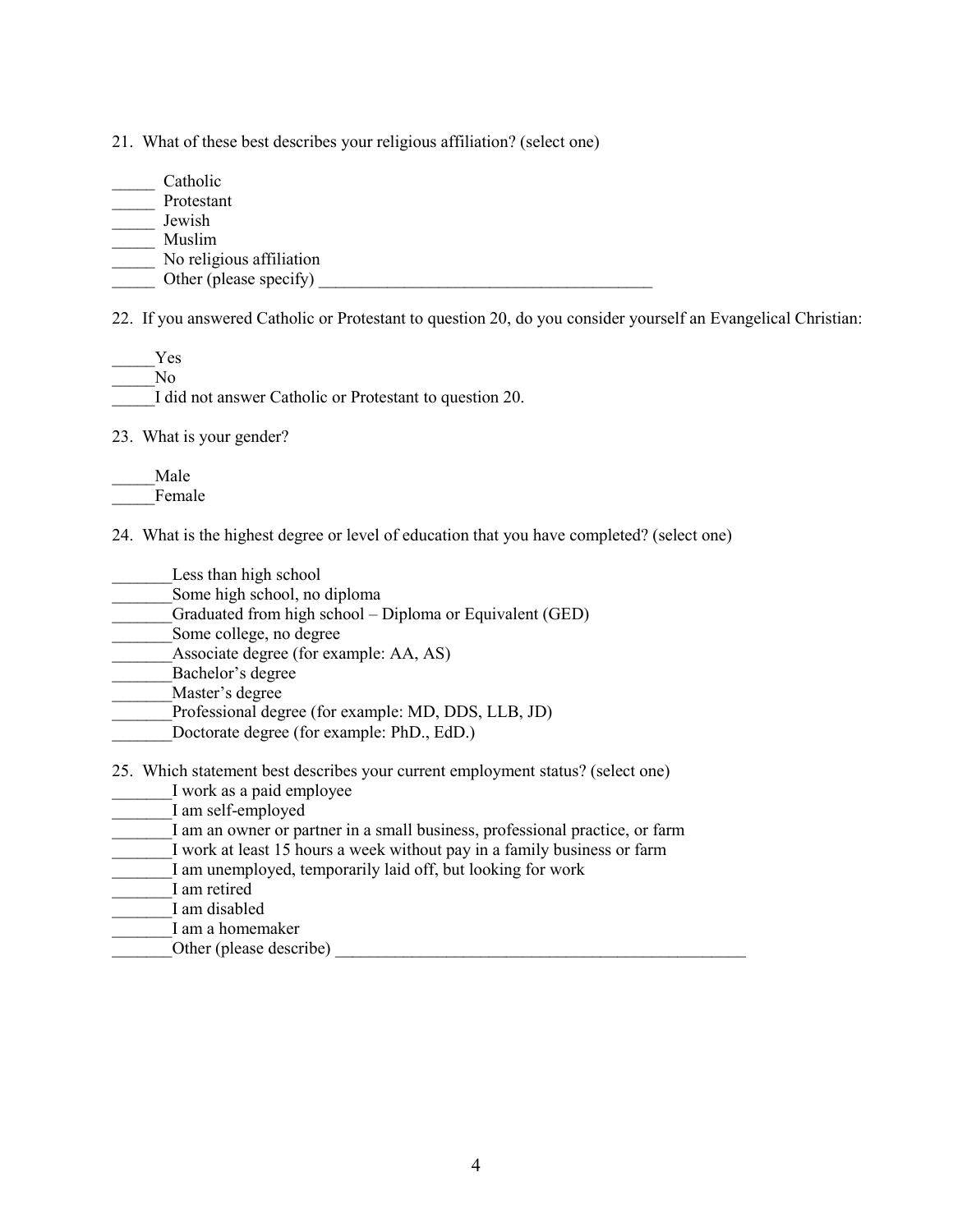26. What was your total HOUSEHOLD income in the past 12 months (select one)

| less than \$10,000     |
|------------------------|
| \$10,000 to \$19,999   |
| \$20,000 to \$29,999   |
| \$30,000 to \$39,999   |
| \$40,000 to \$49,999   |
| \$50,000 to \$59,999   |
| \$60,000 to \$69,999   |
| \$70,000 to \$79,999   |
| \$80,000 to \$89,999   |
| \$90,000 to \$99,999   |
| \$100,000 to \$124,999 |
| \$125,000 to \$149,999 |
| \$150,000 to \$174,999 |
| \$175,000 to \$199,000 |
| Over \$200,000         |

27. Please indicate how important you believe your race is in forming your political views: (Control Group Only)

|           |           |           | _____4____      | ----5----   | ----6----    ----7---- |             |
|-----------|-----------|-----------|-----------------|-------------|------------------------|-------------|
| extremely | important | somewhat  | neither         | somewhat    | unimportant            | extremely   |
| important |           | important | important       | unimportant |                        | unimportant |
|           |           |           | nor unimportant |             |                        |             |

28. To what extent do you agree or disagree with the following statement: As things get better for Latinos in general, things get better for me as well. (Control Group/Blacks Only; repeat same question for whites with whites inserted instead of blacks)

| ----1---- | ----2---- | ----3---- | ----4----              | ----5----- | $---6---$ | ----7---- |
|-----------|-----------|-----------|------------------------|------------|-----------|-----------|
| strongly  | disagree  | somewhat  | neither agree somewhat |            | agree     | strongly  |
| disagree  |           | disagree  | nor disagree agree     |            |           | agree     |

29. To what extent do you agree or disagree with the following statement: Employers should favor Hispanic job applicants over white job applicants in order to achieve diversity among its work force (Control Group only)

|          |          | ----3-----                  ----4---- |                        | ----5---- |       | ----7---- |
|----------|----------|---------------------------------------|------------------------|-----------|-------|-----------|
| strongly | disagree | somewhat                              | neither agree somewhat |           | agree | strongly  |
| disagree |          | disagree                              | nor disagree agree     |           |       | agree     |